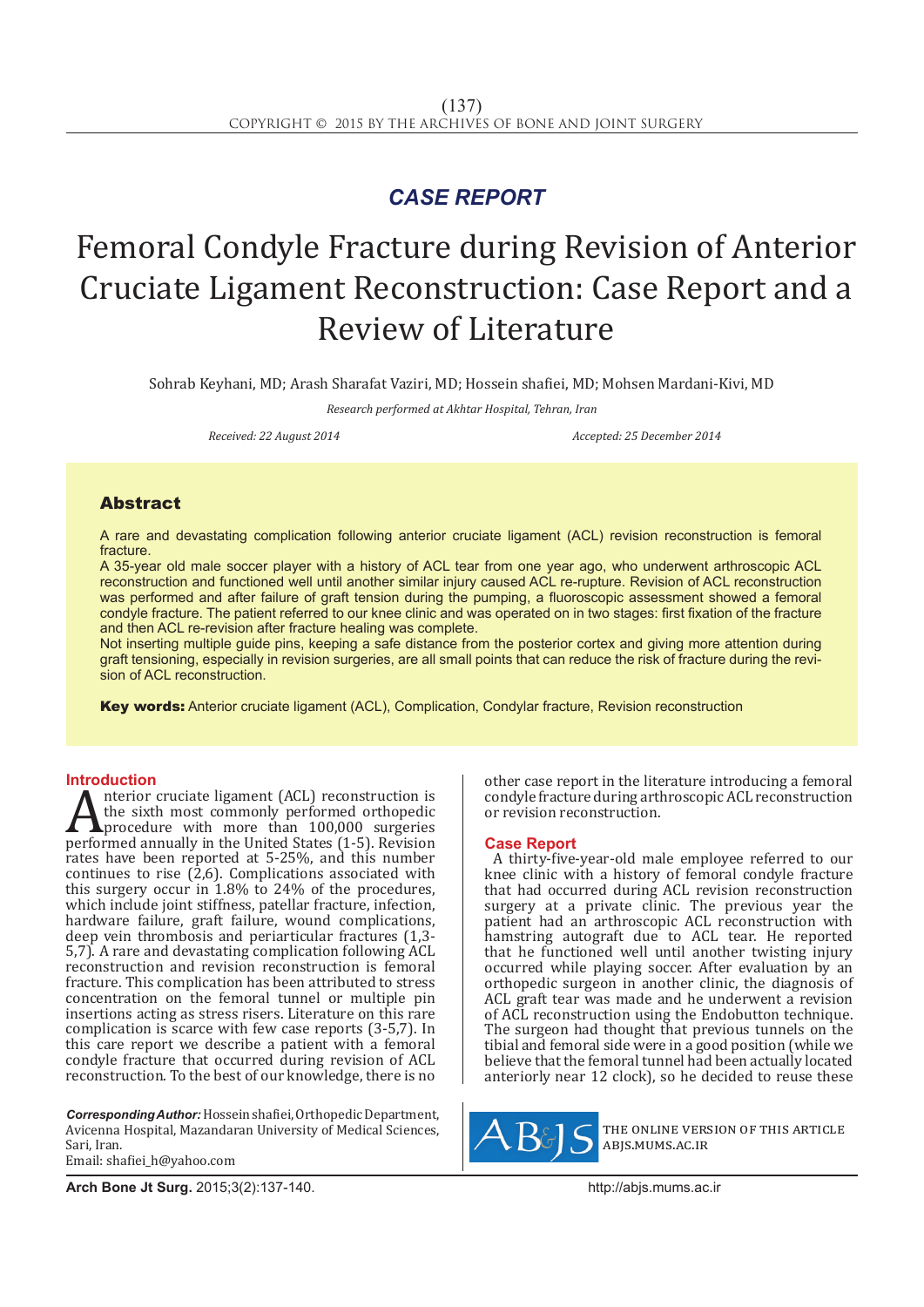

**Figure 1. (a) Radigraph, (b) CT Scan and (c) MR image of the Patient.**

tunnels. Therefore, after preparing an 11-mm-diameter allograft of the posterior tibial tendon, the pre-existing tunnels were reamed with an 11-mm -reamer. Tunnel length on the femoral side was 50 mm and graft length in the tunnel was 30 mm. Unfortunately after passing the graft and while the surgeon was trying to pump the graft, the tension suddenly failed. Fluoroscopy revealed a coronal plane fracture of the lateral femoral condyle. Thus, the surgeon decided to stop the operation and after performing imaging studies (CT scan and MRI) the patient was referred to our clinic [Figure 1].

We evaluated the patient's imaging and decided to

operate on him in two stages. First, we treated the femoral condyle fracture using the lateral para-patellar approach and fixed the fracture with multiple screws and grafted the canal with cancellous bone. Then we decided to rerevision the ACL reconstruction after complete healing of the fracture and screw removal. Figure 2 shows the patient's post-operation radiograph after 2 months.

### **Discussion**

As the number of ACL reconstructions performed each year continues to grow, so does the number of revision surgeries (6). Revision of ACL reconstruction is

THE ARCHIVES OF BONE AND JOINT SURGERY. ABJS.MUMS.AC.IR FEMORAL CONDYLE FRACTURE DURING REVISION OF ACL-R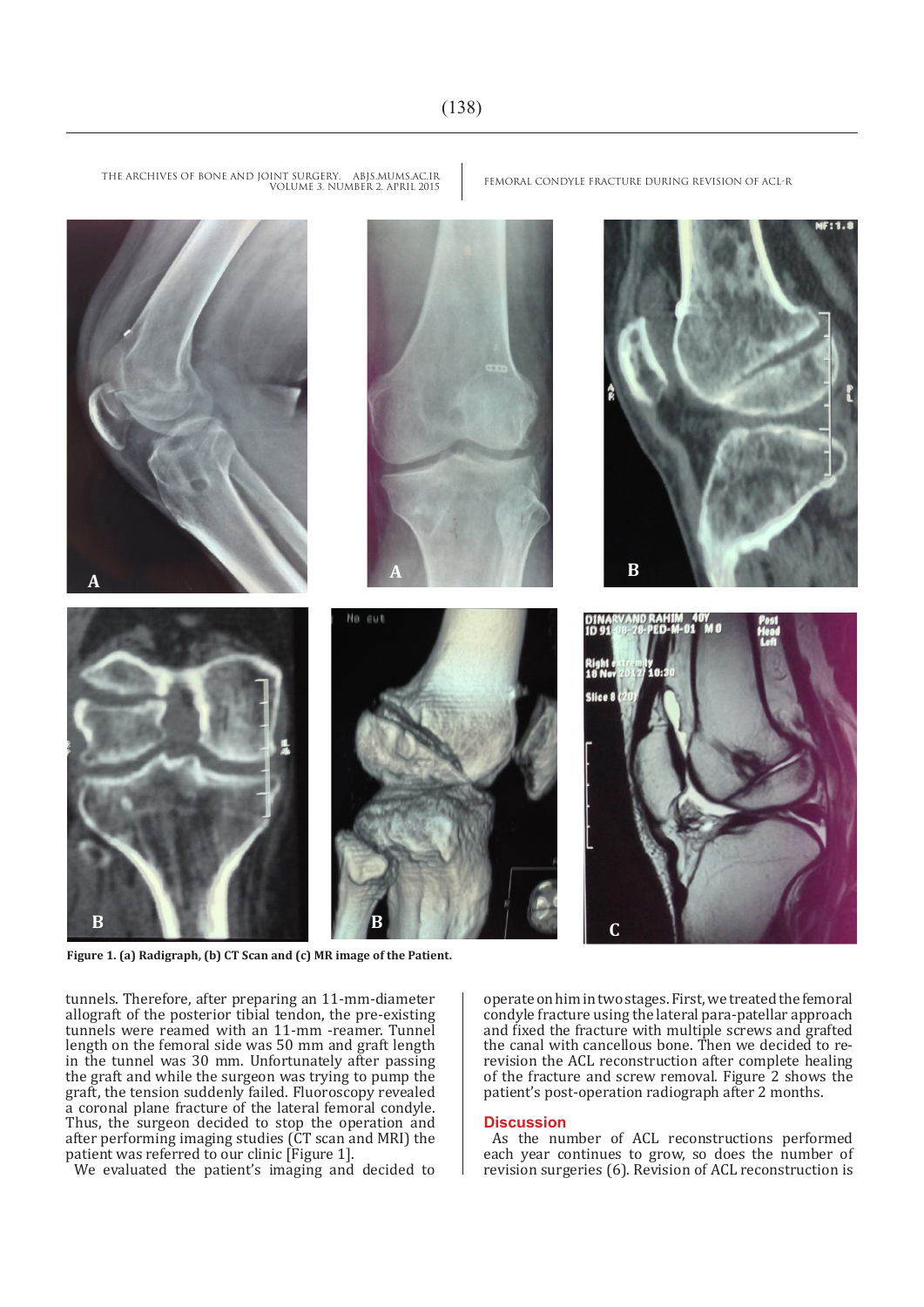THE ARCHIVES OF BONE AND JOINT SURGERY. ABJS.MUMS.AC.IR FEMORAL CONDYLE FRACTURE DURING REVISION OF ACL-R VOLUME 3. NUMBER 2. APRIL 2015

**Figure 2 Post-operation Radiograph.**

a complicated operation by nature, since the location of the primary graft tunnel and previous fixation hardware limits the choice of new tunnel placement and fixation options (7). It has been reported that improper femoral or tibial tunnel placement is responsible for up to 60% of graft failures in primary ACL reconstruction (2,7). Femoral condyle fracture is an extremely rare complication of ACL reconstruction surgery. All previous reports have presented femoral fractures occurring after ACL reconstruction and none have been during the revision procedure (1,3-5,7). Decreased bone mineral density up to 20% has been observed following knee ligament injury that might additionally contribute to the fracture of femoral condyle during or after ACL reconstruction because of decreased bending stress on the distal femur (1,4). This condition might be persistent even up to 2 years after ACL reconstruction despite aggressive rehabilitation, and there is predilection of bone loss especially at the lateral femoral condyle and medial tibial plateau (1). Given these facts, chemotherapy with bisphosphonates might be effective in patients with ACL injury by reducing bone resorption.

It is well documented that bone tunnel enlargement after ACL reconstruction occurs in up to 68% of cases, with several etiologies including multiple biological and mechanical factors having been described (3,4). This phenomenon as well as the need for further reaming of the tunnel during the revision surgery, enhances the probability of increasing the tunnel diameter to more than 20% of the bone diameter. This large femoral tunnel likely acts as a localized stress riser, and will reduce the energy-absorbing capacity of the distal femur and lower the stress threshold of the bone to much lower applied loads (3-5). Another potential factor suggested by some authors in weakening the bone is multiple guide pin insertions (1,3,4). Geometry of the distal femur is complex and geometric analysis of this part of the femur has shown that the thinnest cortical shell is located in the

posterior aspect of the condyle (1,3,4). Considering this point and the fact that proper positioning of the femoral tunnel is achieved when it is located as far posteriorly as possible (4 mm away from the posterior cortex), it means that the surgeon must pay especial attention to avoid disruption of the posterior cortex while placing the femoral tunnel (3,4, 6). Malposition of the femoral tunnel in index reconstruction surgery will oblige the surgeon to make a new tunnel that will eventually increase the risk of fracture (2).

As we observed during the open reduction and internal fixation of the femoral condyle in our case, it seems that anterior placement of the femoral tunnel was responsible for failure of the index procedure and reuse of this improper tunnel was the second mistake. However, this tunnel malposition cannot completely explain the failure of ACL reconstruction and femoral condyle fracture.

Considering the time interval between index surgery and revision surgery (1 year), reduced bone mineral density might also play some role in causing femoral condyle fracture, especially as the surgeon had reported that the fracture occurred during tensioning of the graft by pumping the knee.

In conclusion, considering the increasing number of revisions of ACL reconstructions nowadays, careful consideration of all the potential complications is important, particularly in devastating ones such as condylar fracture. Pre-operative planning using a three dimensional CT scan in order to obtain detailed information of the tunnel position as well as using the three-portal approach for clear visualization of the medial wall of the lateral femoral condyle as described by Hofbauer et al. will help the surgeon in placing the tunnel in the optimum position  $(\bar{2})$ . Avoiding the insertion of multiple guide pins, keeping a safe distance from the posterior cortex, not reaming the canal for further enlargement in case of using the index tunnel and paying more attention during graft tensioning particularly in revision surgeries are all small but significantly important points that will reduce the risk of fracture during the revision of ACL reconstruction.

Sohrab Keyhani MD Orthopedic Department, Akhtar Hospital, Shahid-Beheshti University of Medical Sciences, Tehran, Iran

Arash Sharafat Vaziri MD Orthopedic Department, Khatam-Anbia Hospital, Tehran, Iran

Hossein shafiei MD Avicenna Hospital, Mazandaran University of Medical Sciences, Sari, Iran

Mohsen Mardani-Kivi MD

Trauma Road Research Center, Poursina Hospital, Guilan University Of Medical Sciences, Rasht, Iran